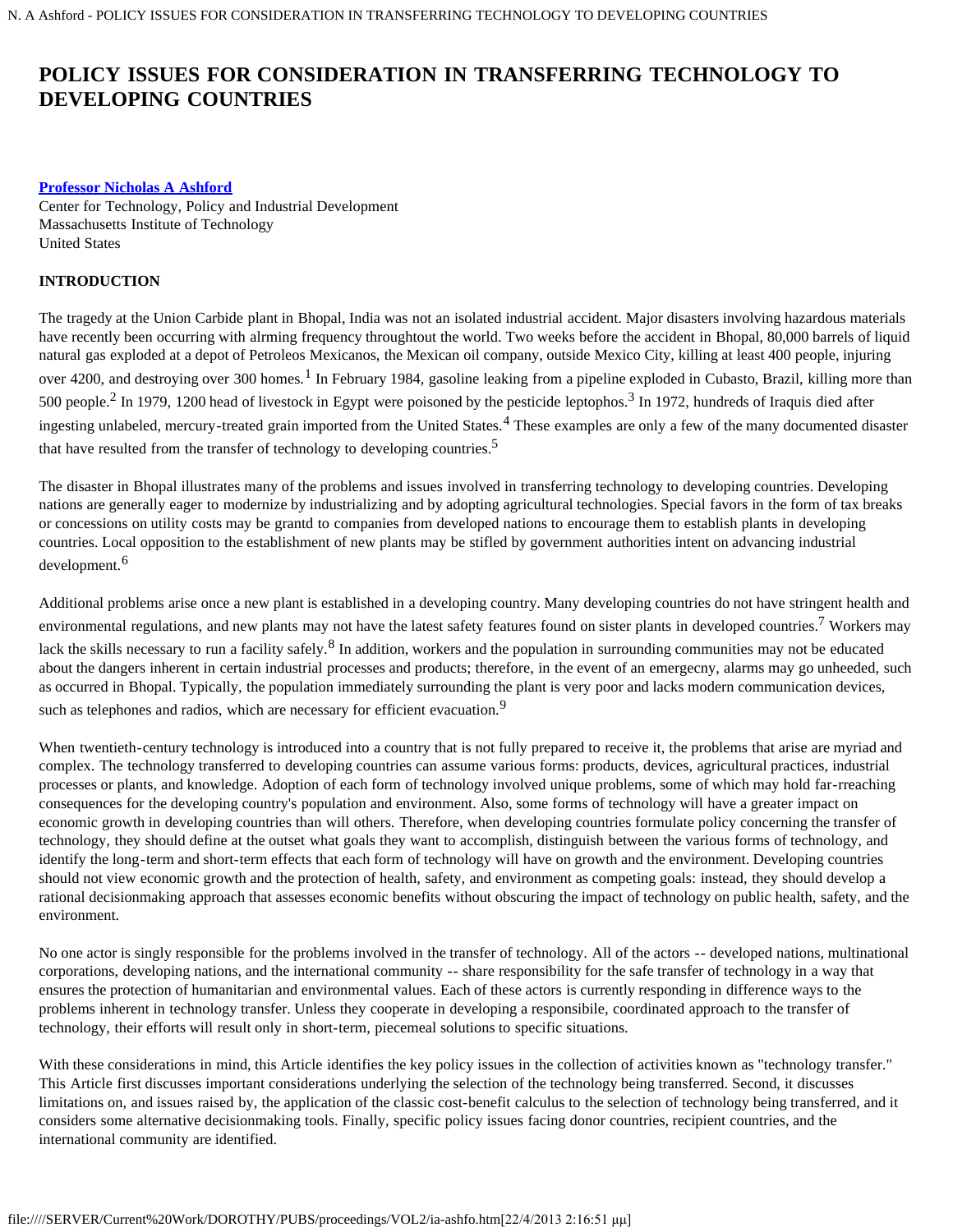# **THE CHOICE OF TECHNOLOGY AND THE COST-BENEFIT QUESTIONS**

# *A. The Choice of Technology*

Technology transfer can take the form of exported products, industrial processes, plants, or skills needed to apply technical ideas. Distinctions between the forms of technology transfer are important for purposes of policy development. One distincition involves the difference between the transfer of products or dindustrial plants and the transfer of "know-how," i.e. the skills needed to apply technical ideas to national problems. The transfer of know-how has the greatest implications for growth. The developed countries have always been willing to sell products and devices, buty reluctant to create the intellectural basis necessary for growth and self-reliance. This know-how is crucial, not only for crating self-reliance of the recipient country, but it is equally important for enhancing adaptability and the capacity to innovate in response to rapidly changing social and political conditions.

Another distinction involves the difference between importing products, such as drugs, presticides, and appliances, and importing industry per se. Where products are imported, planners may be better able to focus on problems of ecosystem integrity and consumer safety. Once potentially hazardous products are identified, it is easier to control the problems that they present. In contrast, the impact of industries is much less easy to define. When they locate in developing countries, they become an integral part of foreign investment: they create jobs and an infrastructure. Their products also affect worker, consumer, and citizen health, as well as ecosystem integrity, but their activities are less easily monitored and perhaps more difficult to change once entenched in the developing country. A country can stop importing a particular pesticide in a matter of months or weeks, but it is much more difficult to relocate a plant after jobs are created and an industrial environment has grown up around it. Regulatory efforts have often focused on products and devices, but directed very little attention to foreign investment and the importation of industries, the more serious problem in developing countries.<sup>10</sup>

A final distinction among the types of technology relates to technology assessment. Technology should be evaluated in at least two ways: 1) efficacy and untility, and 2) consequences for health, safety, and the environment. Concern with the former, i.e. use of the product or need for the industry, has been the primary driving force behind strategies for adopting technology in developing countries.<sup>11</sup> The occurrence of tragic accidents such as chemical explosions, spills, and poisonings fosters a perception that industrial accidents are an inevitable consequence of economic development.

The conventional wisdom is that a Hobson's choice must be made between the goals of occupational health and wages or between environmental integrity and a healthy economic base. The resolution of this alleged conflict is fashionably termed a cost(risk)-benefit tradeoff. Economic growth and environmental concerns are not, however, mutually exclusive goals. In developed countries, regulation of health, safety, and the environment has stimulated technological innovation and generated a whole host of new products.<sup>12</sup>

In assessing technology, great care must be taken to distinguish long-term effects on growth and the environment from short-term, or transitory effects. In formulating policy, it is important to distinguish those strategies that attempt only to avoid tragic accidents, such as the disaster in Bhopal or mercury-treated seed consumption in Iraq, from those strategies which are aimed at bringing about systemic change. Of course, both are important, but they require very different institutional responses over very different time horizons.

# *Allocating Decisionmaking Responsibiity*

The final issue to be raised concerning choice of technology is the allocation of responsiblity in choosing technology for a developing country. To what extent do developed nations have a right to impose their own calculus on developing nations? Some commentators argue that developed countries are obligated by international morality and environmental self-interest to attempt to prevent developing countries from undertaking controlled, large-scale exploitation of the environment similar to that which accompanied industrialization in developed countries.51 Other commentators reject this approach as too paternalistic and argue that developing countries have a right to estabish their own priorities.<sup>52</sup>

Developing countries do have a right to establish their own priorities, but that right should not be absolute where global health and environmental consequences are concerned. Solving the problems inherent in technology transfer requires the complete cooperation of both actors -- developed and developing countries alike. This Article suggests that the developed countries have a substantial responsibility to promote the safe, responsible development and use of particular technologies. Promoting the benefits or utility side of technology is only onehalf of the developed country's role; it is also obligated to minimize the risk side of the equation. This can be accomplished, in part, by transferring knowledge, educating responsible managers, and fostering concern for the health, safety, and environmental consequences of adopting particular technologies.<sup>53</sup> Developed countries should at least notify developing countries abolut the risk side of the equation by supplying notice that certain substances or products have been banned or restricted at home.<sup>54</sup>

# *A Uniform Approach*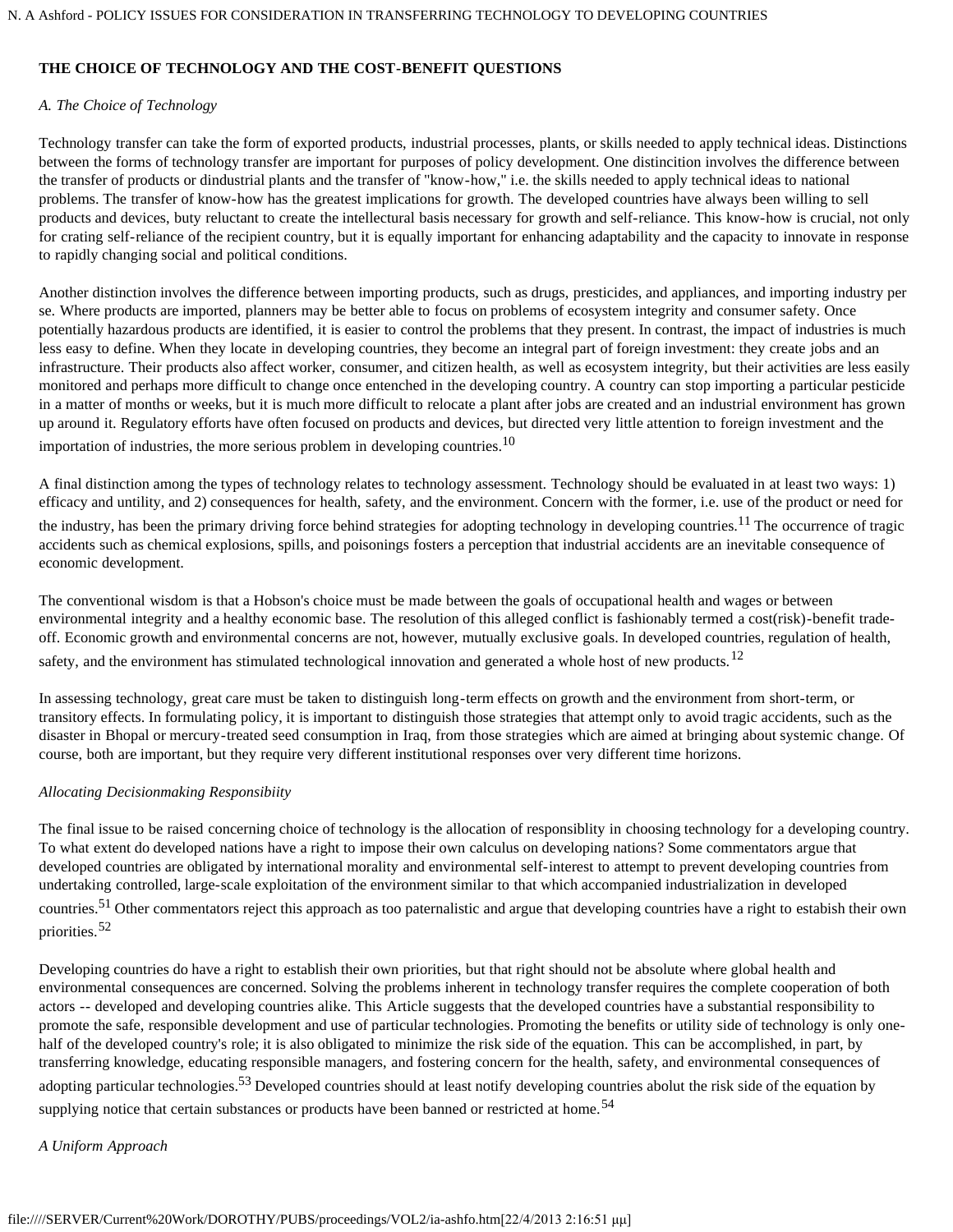There are dangers inherent in V individual nations adopting divergent national policies towards risk. As discussed above, the data for risk are controversial, and the data concerning the usefulness of particular technolgies are often unreliable.<sup>55</sup> In addition, when different countries adopt different national policies for acceptable risk they invite continued production of harmful products because sellers know that the products can be sold somewhere. For example, producers will invest in environmentally risky products if the market in some developing country will bear risks unacceptable to the United States market.<sup>56</sup> Thus, a divergent spectrum of risk acceptance in various countries will encourage more environmentally unsound products in all countries. The existence of countries which have a higher risk tolerance may encourage the creation of polution havens and the export of hazardous industries from developed nations.<sup>57</sup>

Nations shoud cooperate to establish uniform levels or risk tolerance around the globe. Decisionmakers in a developing country may think that the best method of promoting growth, and improving the quality of life in their nation is to demonstrate a greater tolerance towards high risk products and industries than their neighbors. This is illusory. Building stringent health, safety, and environmental standards into a country's industrial system is most likely to be the best strategy for attaining a high quality of life. A low level of protection will ensure that the quality of life will, only after many decades (if ever), reach the levels that the purchase of technology allegedly offers.

# *Responsibilty and Liability*

A final note regarding the allocation of responsibility in technology transfer decisionmaking concerns the distinction between responsibility and legal liability. All of the actors -- the international community, developed and developing countries, and multinational corporations - share responsibility for ensuring the safe development and use of technology. In the event of a disaster, however, the corporate owners of the industry involved also assume legal liability.<sup>58</sup> Corporations clearly have an incentive, if only to prevent extensive legal liability, to promote technology in a manner that minimizes any adverse consequences to human life and the environment. Corporations in developing countries sometimes possess the leverage to promote concern for the protection of health, safety, and the environment.<sup>59</sup> For legal and moral reasons multinational corporations should assume a high level of responsibility in exercising the influence that they acquire in developing countries. They should use their influence to comply with, rather than avoid, appropriate regulation.

In sum, when selecting technology, developing countries should develop a rational decisionmaking approach that permits them to implement a long-range policy for attaining both economic growth and the protection of public health, safety, and the environment. In addition to the limitations discussed above, a simple cost-benefit analysis is inherently inappropriate as the sole decisionmaking method for choosing technology because it tends to pit economic growth aginst environmental concerns as though they were mutually exclusive goals.

Although the choice of technology ultimately is made by the developing countries, the other actors involved in technology transfer should encourage and assist developing countries in responsibly selecting technology in a manner that promotes both goals. Section II sets forth policy implications for each group of actors involved in these resource allocation decisions.

# **POLICY IMPLICATIONS FOR THE MAJOR ACTORS**

The problems raised by the transfer of technology ae global in scope. The governments of exporting and importing countries, in cooperation with the international community as a whole, must accept joint responsibility for the flow of hazardous commerce. No single international organization, government, or corporation has the authority or the means to control the flow of dangerous substances in international trade or the location of industrial plants; therefore, several distinct groups of actors share responsibility for developing an implementable policy for technology transfer. One group is the exporting or donor countries, typically, the developed countries. The second group is the importing or recipient countries, usually developing countries. The third group is the international community, made up of organizations and members of both developed and developing countries. The fourth and most important group of actors are commercial firms that export or import the technology. Certainly, some commercial firms behave responsibly when transferring technology, whether of their own initiative, out of altruism, or from fear of legal and economic consequences of the magnitude now faced by Union Carbide as a result of the Bhopal disaster. Other corporations will be influenced by government regulation and pressure from international and national public opinion.

# *Policy Implications for Donor and Recipient Countries*

There are a variety of measures that both donor and recipient countries can adopt to minimize the health, safety, and environmental dangers presented by technology transfer. This section discusses the most important measures that countries can implement.

#### *Information Systems*

No country can correctly weigh the advantages and disadvantages of a given technology unless it has accurate and complete information on the health, safety, and environmental effects of the technology. At present, few nations have organized systems for the storage and dissemination of such data. Furthermore, there is presently no organized and simple method for sharing this information among nations. If potentially hazardous technologies are to be developed and transferred in a rsponsible fashion, both donor and recipient countries must establish their own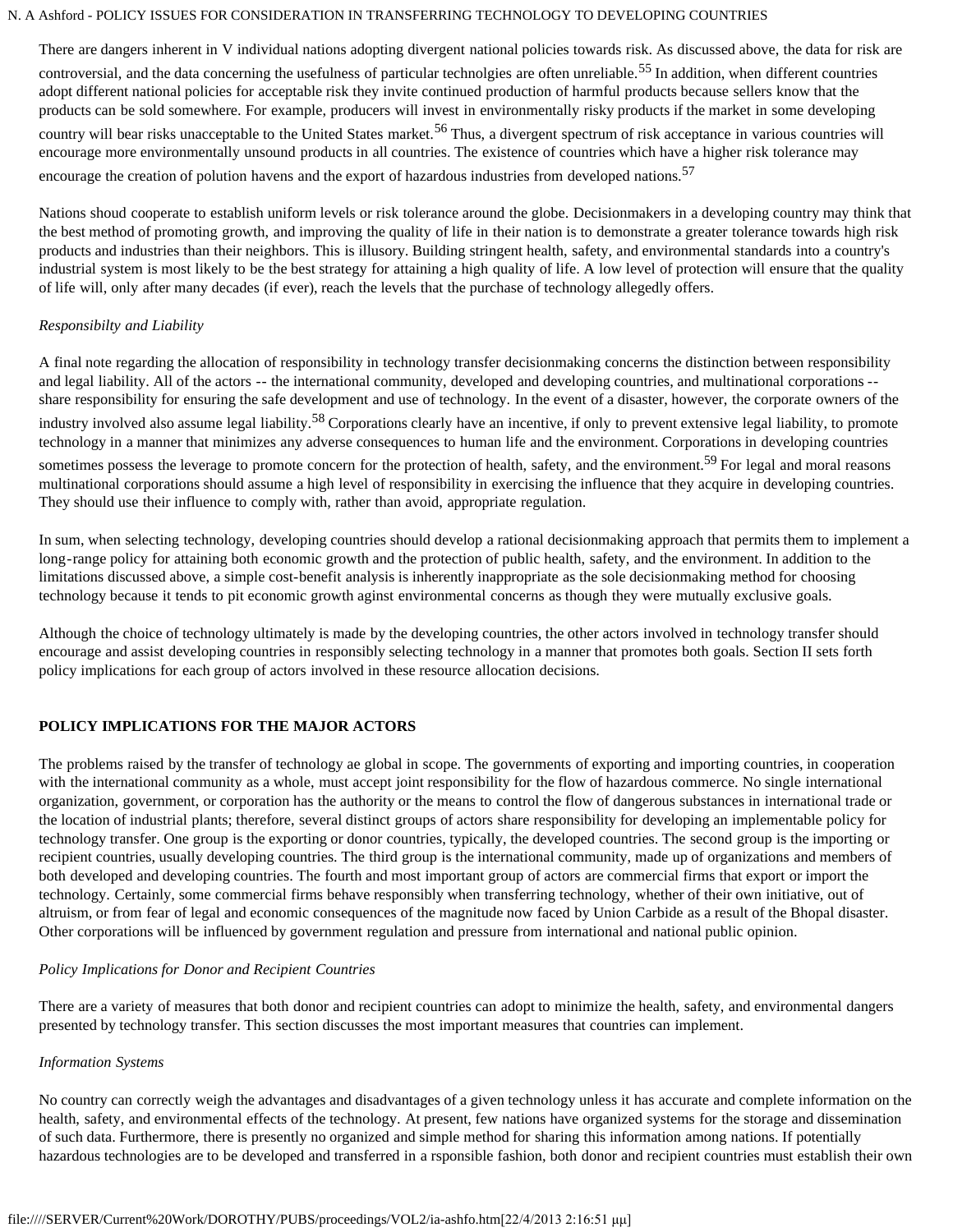domestic data base systems for the storage of risk data. Each domestic system will be more effective if all are linked and information available to one nation is available to all.<sup>60</sup>

To develop a comprehensive data base that can be utilized effectively, donor and recipient countries must overcome a number of obstacles. Currently available data are of poor quality, due largely to the fact that compilation of reliable data is a formidable task, beyond the capability of most nations. Extensive pre-market testing of certain chemicals and products may be required to assess the safety hazards, utility, and acceptability of various products.<sup>61</sup> Testing may also be required on substances and products already on the market.<sup>62</sup> Many industries presently possess information on the hazards of their particular processes and products, and those responsible for creating a data base might obtain some information directly from industry. Unfortunately, the level of testing and the quality of data vary considerably among manufacturers and classes of substances.<sup>63</sup> Moreover, data from industry sources may not always be sufficiently reliable for direct inclusion in a government data base because manufacturers are often unwilling either to conduct exacting tests or to release information that could threaten their competitive positions.<sup>64</sup> Hazard assessment data must, therefore, be scrutinized by independent sources, such as government laboratories. Yet even this level of verification may not be easy to achieve because some national governments are reluctant to release data that may harm their own domestic industry.<sup>65</sup>

Another difficulty in developing an adequate data base for international use is the reluctance of some governments to rely on foreign data and data evaluation.<sup>66</sup> The international community can overcome this difficulty by establishing a uniform set of standards for testing chemicals and technologies. The Organisation for Economic Co-operation and Development (OECD)<sup>67</sup> has taken steps in this direction by proposing several initiatives aimed at promoting uniformity in data collection and assessment. These initiatives propose the mutual acceptance of chemical evaluation data through the establishment of guidelines for proper test procedures and laboratory practices. The initiatives also recommend that countries require industries to make available to them minimum data before allowing companies to market new products. This would help ensure that the adverse effects of chemicals can be evaluated before the products are placed on the market.<sup>68</sup>

A data base system will only be successful if the participants co-operate in collecting and disseminating data. One example of a positive governmental response to industries reluctant to disclose data may be found in the United States. In 1976, the United States Congress passed the Toxic Substances Control Act (TSCA).<sup>69</sup> This act requires manufacturers of toxic substances to release certain risk data to the government.<sup>70</sup> Prior to either the manufacture of a new chemical substance or a significant new use of a chemical substance already on the market, the manufacturer is required to provide the Environmental Protection Agency (EPA) with test data which will permit EPA to assess adequately the risks of the substance.<sup>71</sup> EPA also has discretion under TSCA to require industries to provide test data on their substances already on the market.<sup>72</sup> In addition, once EPA makes a threshold finding that a substance may pose an unreasonable risk, is produced in substantial quantities, or leads to significant exposure, the Agency has authority to require that the industry generate data by performing tests to determine the health and environmental effects of that substance.<sup>73</sup> TSCA imposes certain record-keeping and reporting requirements as well. Under the Act, the EPA Administrator may require chemical manufacturers, importers and processors to maintain records and report to EPA known health and environmental effects of substances, and to record and report any significant adverse reactions indicating a substantial risk of injury to human health or to the environment.<sup>74</sup>

In the United States, "right-to-know" laws also mandate release of certain data by industry. Right-to-know laws direct manufacturers and employers to disclose information regarding toxic substance exposure both to workers and their unions. Government agencies charged with the protection of the public health may also obtain this information.<sup>75</sup>

The type of disclosures required may include obligations to compile and maintain records of certain workplace events or activities (e.g., regular monitoring of workers for evidence of toxic exposure),  $^{76}$  to provide access to information held by the manufacturer or employer if requested by a worker, union, or agency,  $^{77}$  and to automatically disclose information pertaining to toxic substance exposure in the workplaced.<sup>78</sup>

Although the United States is attempting to acquire and compile data, historically it has been reluctant to accept foreign chemical evaluations and data to augment its data base. The United States justifies this reluctance by asserting its desire to minimize any risk in introducing new chemicals into the American market.<sup>79</sup> Although this view may have been justified at one time in light of discrepancies between American and foreign testing procedures, it is no longer tenable, and today creates an unjustified impediment to establishment of an international data base. Chemical research and development activities in other nations have significantly increased in recent years due in part to large scale investment by United States corporations in overseas research. The total of chemical research and development expenditures by nations in the European Economic Community is now much larger than that of the United States, and the level of research and development by the Japanese pharmaceutical industry is comparable to that in the United States.<sup>80</sup> Partly because of the overseas research investment by United States corporations, the United States Food and Drug Administration has begun to liberalize its policies toward accepting foreign chemical data.<sup>81</sup> This change in position is prudent because, unless the United States makes better use of foreign data, it will needlessly burden its already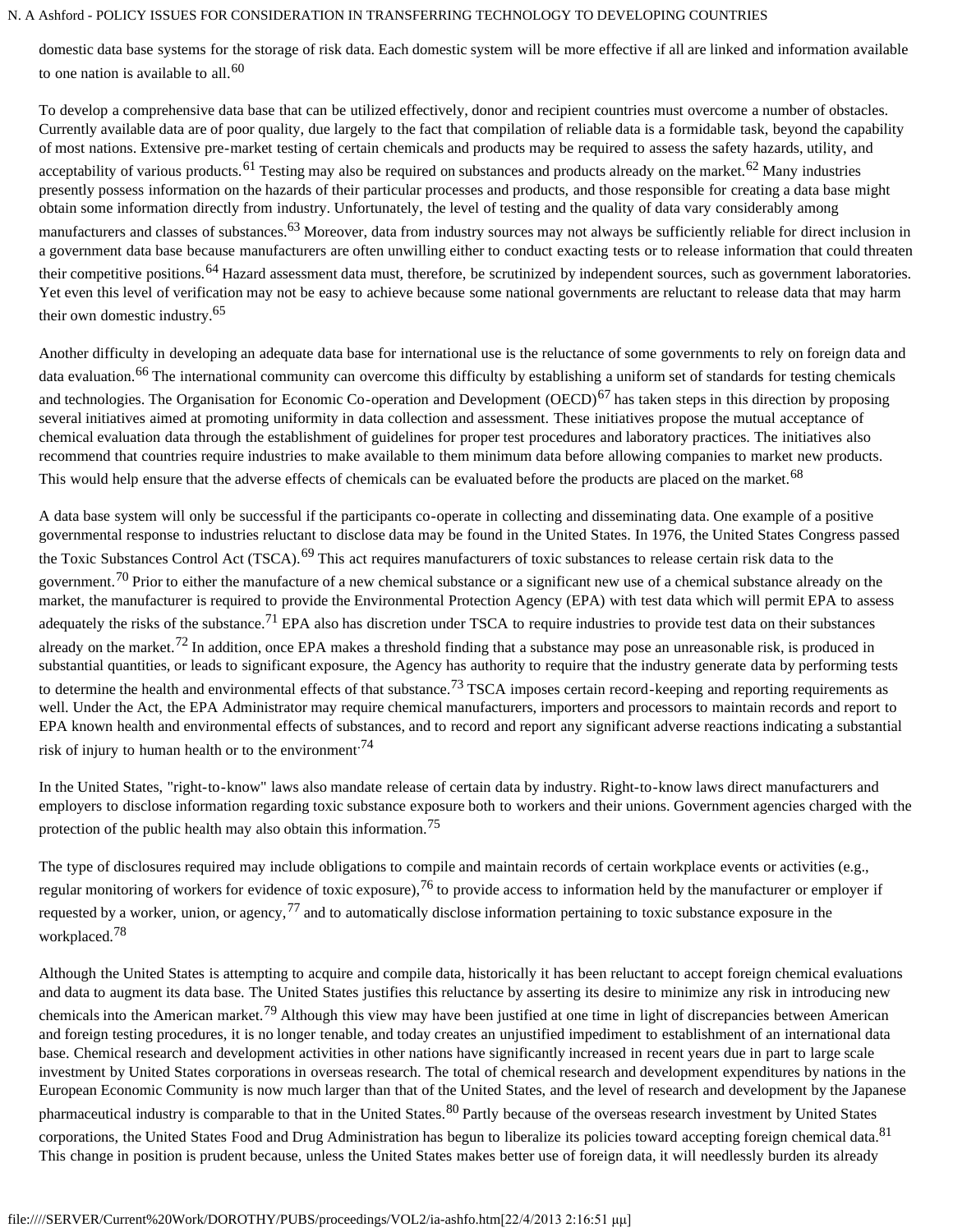#### overburdened regulatory system.

Although the United States does not have a comprehensive system for disseminating information on hazardous exports to recipient countries, some attempts have been made to establish notification schemes under existing laws. At present, seven federal statutes forbid the export of certain banned or significantly restricted substances unless the importing country has been notified of the regulatory status of the substance in the United States.82 Only after notification occurs is export permitted.

Recipient countries have a parallel responsibility to ensure that technology is transferred with minimum risk to the health of their citizenry and environment. Each recipient country should develop a data base, corresponding to that developed by donor countries, that assesses the efficacy and health effects of various technologies in light of the national demographics and the unique environment of the recipient country. Furthermore, the data base in the recipient country must be flexible and capable of keeping pace with growth rates in developing countries. Unless the recipient country can create a data base to assimilate and assess incoming information, it cannot properly evaluate the benefits of new technology. Without more sophisticated information systems, the information transferred from donor countries will alert recipient countries only to the most obvious hazardous technologies.

## *Provision of Technical Assistance*

A second policy that donor countries should adopt to ensure the responsible transfer of technology is a commitment to provide technical assistance to recipient countries for evaluating the usefulness and efficacy of transferred technolgy. Donor countries should send technical assistance along with information on the capabilities of specific technologies, so that recipient countries can reconcile for themselves the goal of growth with health and environmental concerns. Technical assistance helps accomplish long-term systemic, rather than short-term transitory change.

Presently, the United States does not have a program devoted to providing technical assistance along with the technology it exports. Indeed, even in the United States, a consumer may have difficulty in determining the usefulness or effectiveness of a chemical product. An American farmer, for example, may be pressured by distributors from different pesticide companies, each claiming that only a specific chemical will do the job. Lacking a means of determining which in fact is the most effective pesticide, the farmer may end up using a little of each one. If the American farmer cannot obtain definitive information concerning which pesticides to use, it is highly unlikely that consumers in developing countries will be able to do so.<sup>83</sup>

Congress presently has one research arm, the Office of Technology Assessment (OTA), that is capable of providing a central focus for technological assessment of usefulness, and health and environmental effects of hazardous products. Congress should initiate systemic change in the way firms do business at home and abroad by requiring OTA to oversee assessment of exported technolgies.

# *Export and Import Control*

The third policy that donor countries might consider is the direct control of exports. One means of directly controlling exports is to prohibit the export of hazardous substances or products that do not meet domestic standards.84 Arguably, a developed country has a moral obligation to extend the same protection to foreign nations that it accords its own environment and citizenry, particularly in light of the fact that many developing countries lack the resources and the inclination to extensively evaluate the hazardous products and substances that they import. On the other hand, it may not always be logical to impose such bans on other nations because a domestic ban may reflect unique environmental conditions or distinct domestic considerations in the individual exporting nation,. A flexible, case-by-case assessment is the best approach to determining whether the export of a domestically banned product or substance is appropriate.<sup>85</sup>

A less restrictive method of controlling exports directly is to condition the export of a substance on prior notification to the recipient country of the regulatory status of the substance in the donor country. As discussed above, the major environmental statutes in the United States already require much notification.<sup>86</sup> Of course, these schemes permit export of banned or restricted substances merely upon notification, thus, they are effective only as a means of alerting the recipient countries of well-defined problems.

In the United States, Congress and several Administrations have considered the appropriateness of controls on exports of hazardous technologies. Congress passed amendments to the Export Administration Act in October of 1979 authorizing the President to use export controls to further the foreign policy of the United States and to fulfill its international responsibilities.<sup>87</sup> On the basis of the authority granted by the Export Administration Act, President Carter issued Executive Order Number 12,264 on January 15, 1981, proposing a comprehensive approach to hazardous exports.<sup>88</sup> Carter's Order required coordination of the various notification schemes under the existing laws pertaining to hazardous exports, compilation of an annual list of all products banned or restricted in the United States, and pursuit of international agreements on hazardous exports. The Order also mandated the imposition of export controls over substances considered so hazardous that notification would not provide adequate protection. For such substances, the amendments authorized the Department of Commerce to determine whether to grant an export license. If the foreign government raised no objection and if the export would not cause clear and significant harm to United States foreign policy interests, the State Department could recommend licensing.<sup>89</sup>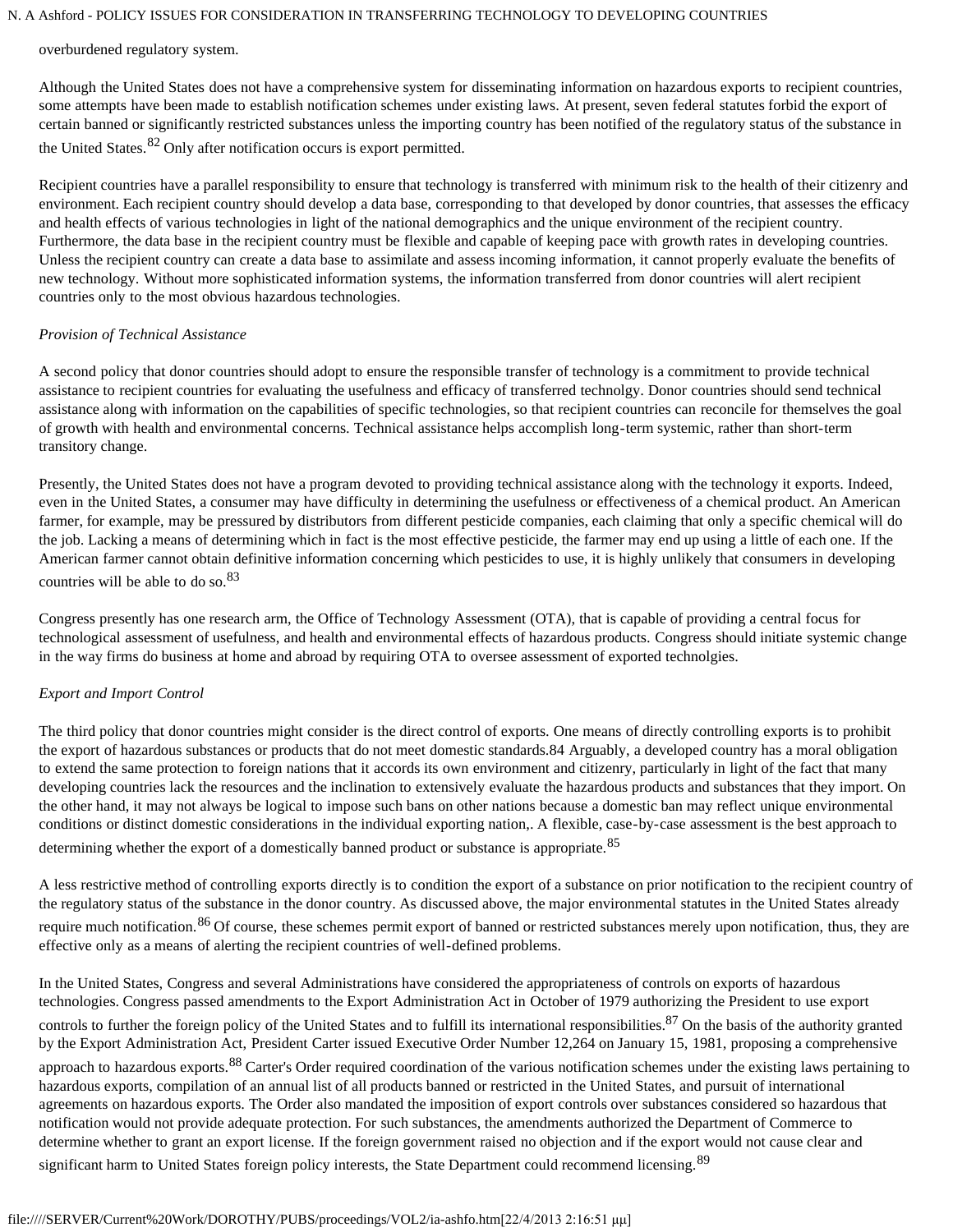On February 17, 1981, just thirty-four days after Carter issued his Executive Order, President Reagan rescinded it citing a need to cut excessive regulation and to reduce export restrictions to enhance the competitive position of United States exports.<sup>90</sup> Instead, President Reagan called for a comprehensive study of United States exports of hazardous substances. He also authorized the Departments of State and Commerce to reassess the statutes regulating hazardous materials (in particular their notification schemes), and to recommend revisions that would be more cost-effective.<sup>91</sup> The Reagan Administration report, released in May 1982, made several recommendations. It proposed the elimination of export notice requirements for toxic chemicals and pesticides, and the substitution of an annual compendium of regulatory activities in the United States. The report also proposed the elimination of existing prohibitions on the commercial export of drugs that cannot be lawfully marketed in the United States but can be marketed abroad. Finally, the report called for the exchange of information between countries on regulatory actions and for the provision of assistance to developing countries to help them make better decisions regarding the use of hazardous substances. The press widely criticized the report on the grounds that it would ease restrictions on hazardous exports. To date, the Reagan Administration has not made any proposals for statutory changes based on the review by the State and Commerce Departments.<sup>92</sup>

Despite the inaction of the Reagan Administration, the United States Congress recently has made some progress on the export issue. In 1985, Congress passed amendments to the Export Administration Act that explicitly recognize that exporting banned or severely restricted products can damage the credibility of the United States as a responsible trading party and pose a risk to American foreign policy. The Amendments grant explicitly authority for the President to impose export controls on specified hazardous substances under certain conditions.<sup>93</sup> This authority is merely discretionary; nevertheless. the new amendments represent a concrete step toward the development of a more comprehensive export policy.

Although the Export Administration Act has never been used to control hazardous exports, there is no reason why it could not be. Some officials in the United States government are increasingly sensitive about the reputation of the United States in developing countries.<sup>94</sup> These officials may be in a position to encourage presidential intervention through the Export Administration Act and thereby prevent soime kinds of exprots. Unfortunately, occasional presidential curtailment of exports will not create systemic change. Moreover, governmental control of exports does not control the nature of United States corporate investment in recipient countries. Foreign investment activity, a key element in responsible technology transfer, is beyond the reach of the Export Administration Act.

For their part, recipient countries must establish a products or technology purchasing control mechanism. They should institute a centralized authority capable of closely scrutinizing chemicals and devices that are brought into their countries. In addition, recipient countries must institute mechanisms to evaluate the effects of foreign investment and the establishment of industrial plants within their borders.

# *Environmental Awareness*

A fourth policy that donor countries should adopt is a program to increase environmental awareness at home. The citizens of donor countries will not be concerned with hazardous exports unless they are concerned with the global environment as an important element of their quality of life. The role of the press in encouraging this awareness is particularly important. The relative success of the environmental movement in the United States is due in part to the fact that the American press operates with a high degree of freedom and has considerable access to information held by government agencies responsible for controlling toxic materials.<sup>95</sup>

Recipient countries need to enact legislation that will prevent uncorntrolled industrial growth, and in effect limit those developments that adversely effect the environment and consumer and worker health and safety. Public opinion is of paramount importance in legitimizing these goals and in enacting effective control measures. To mobilize public opinion, efforts should be made to sensitize the local press to environmental issues.

Recipient countries must also coordinate their industrial development policy and environmental policy. If the Minister of Industry does not talk to the Ministries of the Environment, Health, or Labor, a recipient country will have difficulty reconciling economic growth with health and environmental concerns.<sup>96</sup> The institutional cause of conflicting industrial and environmental policies is often the balkanization of those concerns within government, industry, and academia. This problem is not limited to developing countries. Agency conflicts occur within the United States and other developed nations as well. Departments of Commerce, Labor and Environment often are separated and frequently are pitted against one another. Industries separate their toxicology laboratories from production and design departments. Universities separately educate engineers, business managers, lawyers, and public health scientists.

National governments and international organizatons can help promote long-term systemic change by taking steps to ensure that environmental issues remain visible. They particularly should focus their efforts toward those groups directly involved in technology transfer.

# *Decisionmaking Structures in Recipient Countries*

In addition to coordinating industrial policy with health and environmental policy, recipient countries should create a decisionmaking structure free from technocratic dominance. No one group, neither ecologiests nor industry chemists, should dominate decisions about what technology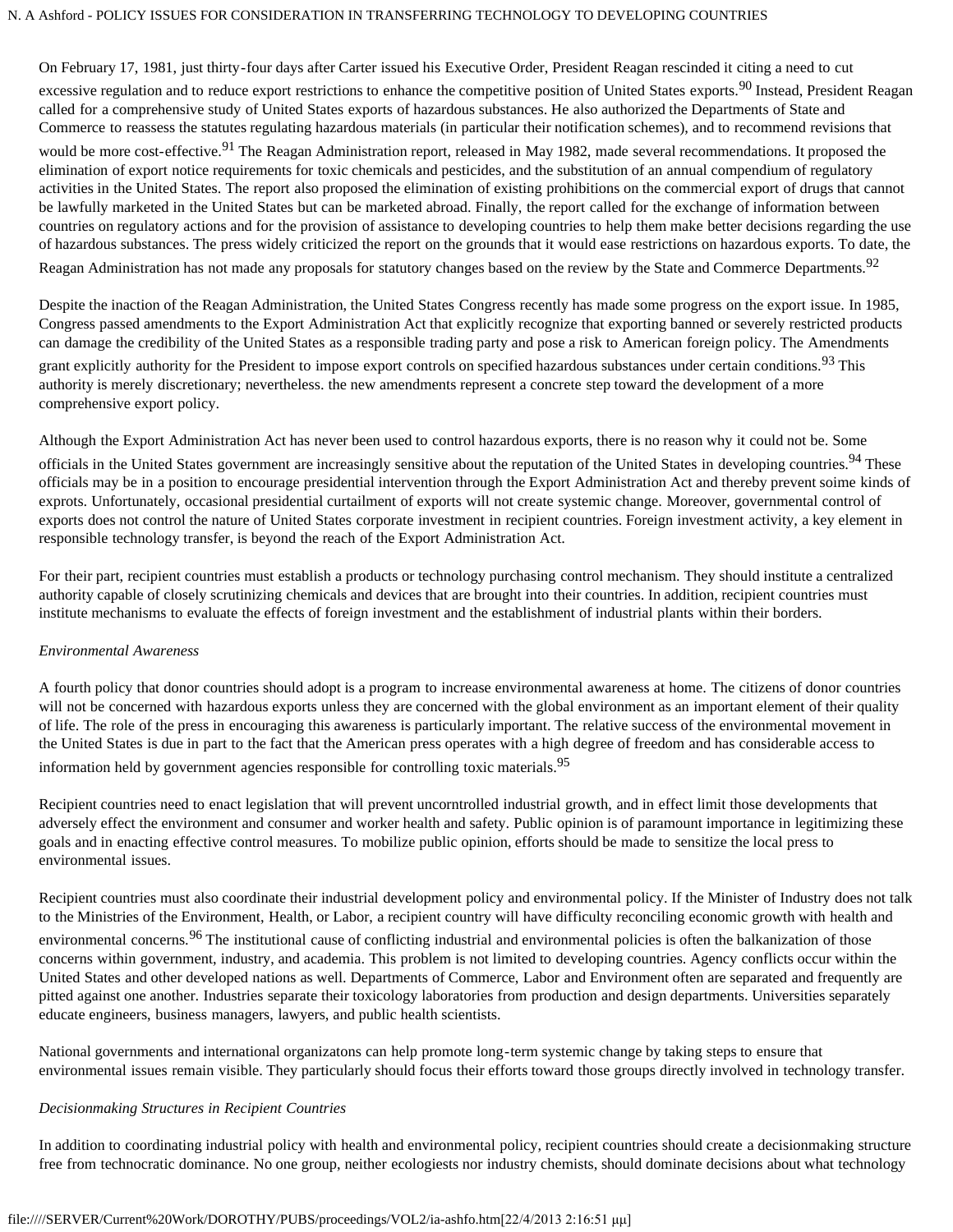to import or how to import it. Properly trained analysts are required. These decisionmakers could be trained in recipient countries, but it is likely that they would receive better training abroad in developed donor countries. In addition to educating analysts, recipient countries ought to sensitize their engineers, scientists, and development managers (the professionals who truly make technological decisions) to environmental, health, and safety issues.<sup>97</sup>

# *Responsible Foreign Policy*

A final policy that donor countries should consider is the establishment of an ecological awareness in their foreign policy that will foster a responsible approach toward the use of toxic materials. International development programs of developed countries could condition assistance for the construction of chemical manufacturing plants in developing countries on adherence to sound environmental policies, and the incorporation of advanced safeguards into the plants at all stages of development, production, and distribution. In the United States, international development projects are administered by the Agency for International Development (AID), <sup>98</sup> which has agreed to observe the requirements of the National Environmental Policy Act.<sup>99</sup> One requirement of the National Environmental Policy Act is that appropriate agencies prepare environmental impact statements for all "major Federal actions significantly affecting the quality of the human environment."<sup>100</sup> This requirement could be employed more broadly to increase AID's sensitivity to the environmental effects of its programs abroad.

# *Policy Implications for the International Community*

The current international situation regarding hazardous exports is characterized by disparate national approaches to the evaluation and introduction of toxic substances and divergent national policies toward the degree of risk acceptable in particular technologies. The international community can take a variety of measures to alleviate these differences. They can mobilize public opinion and prod developed and developing countries into recognizing that significant health and safety risks or environmental degradation cannot be tolerated. Secondly, the international community should promote multilateral cooperation in regulating the development, use, and trade of hazardous exports. As previously discussed, this would involve creating an internationally accepted data base and the development of uniform standards for both the evaluation of toxic substances and for the safety of workers who handle them. Various organizations currently are undertaking extensive efforts in the international community to promote these objectives.

# *OECD Initiatives*

The Organisation for Economic Co-operation and Development (OECD) has made the greatest strides in promoting internatioanl environmental cooperation. The OECD member countries<sup>101</sup> are in a unique position to promote international cooperation in controlling hazardous exports because the twenty largest chemical manufacturing corporations in the non-Communist world are located within their borders. Furthermore, OECD members use a large percentage of the non-Communist world's total chemical output.<sup>102</sup>

From the beginning, the OECD has called for a unified, comprehensive approach to assessing the effects of chemicals on the environment.<sup>103</sup> In 1978, the OECD instituted a special Program on the Control of Chemicals under the auspices of its Environmental Program. The "Special Chemicals Program" was designed to harmonize the regulatory effects of OECD members, to prevent the creation of technical barriers to trade, and to avoid duplication of effort and cost in chemical testing among the member nations <sup>104</sup> The Program specifically addressed the need for a consensus on methods and means to assess chemicals, the need to facilitate the international exchange of information (and implications of that exchange of information, e.g. loss of confidentiality), and the need to address economic and international implications of legislation emerging in member nations.<sup>105</sup>

The Special Chemicals Program resulted in several significant OECD initiatives on hazardous exports. One is a set of guidelines designed to provide a uniform integrated approach to assessing the risks of chemicals. The guidelines suggest basic pre-market data requirements for assessing health and environmental hazards of a substance, and an intensive testing program when the initial assessment indicates that a substance may jeopardize human health and the environment. To promote accurate data assessment, the guidelines also encourage monitoring at all stages of chemical development, use, and disposal.<sup>106</sup> The OECD has also adopeted principles of good laboratory practice and guidelines for enforcing them nationally.<sup>107</sup> In addition, it has adopted the principle of mutual acceptance of data among countries that adhere to OECD guidelines for testing and principles of good laboratory practice.<sup>108</sup> Although disagreement exists over the establishment of a minimum set of pre-marketing data, OECD efforts represent an important step toward adequate international control of chemicals.<sup>109</sup>

Another significant OECD initiative is a proposed set of guidelines for an information exchange system between governments.110 The essence of the proposed guidelines is that, when an exporting country has banned or severely restricted the use or handling of chemicals, the country should notify an importing country prior to export. The exact timing of the notification, though, is left to the discretion of member countries. Additionally, the scope of the information exchange is left open because the guidelines do not specfically define "severely restricted chemicals."111 This initiative is significant because it promotes the exchange of information between countries.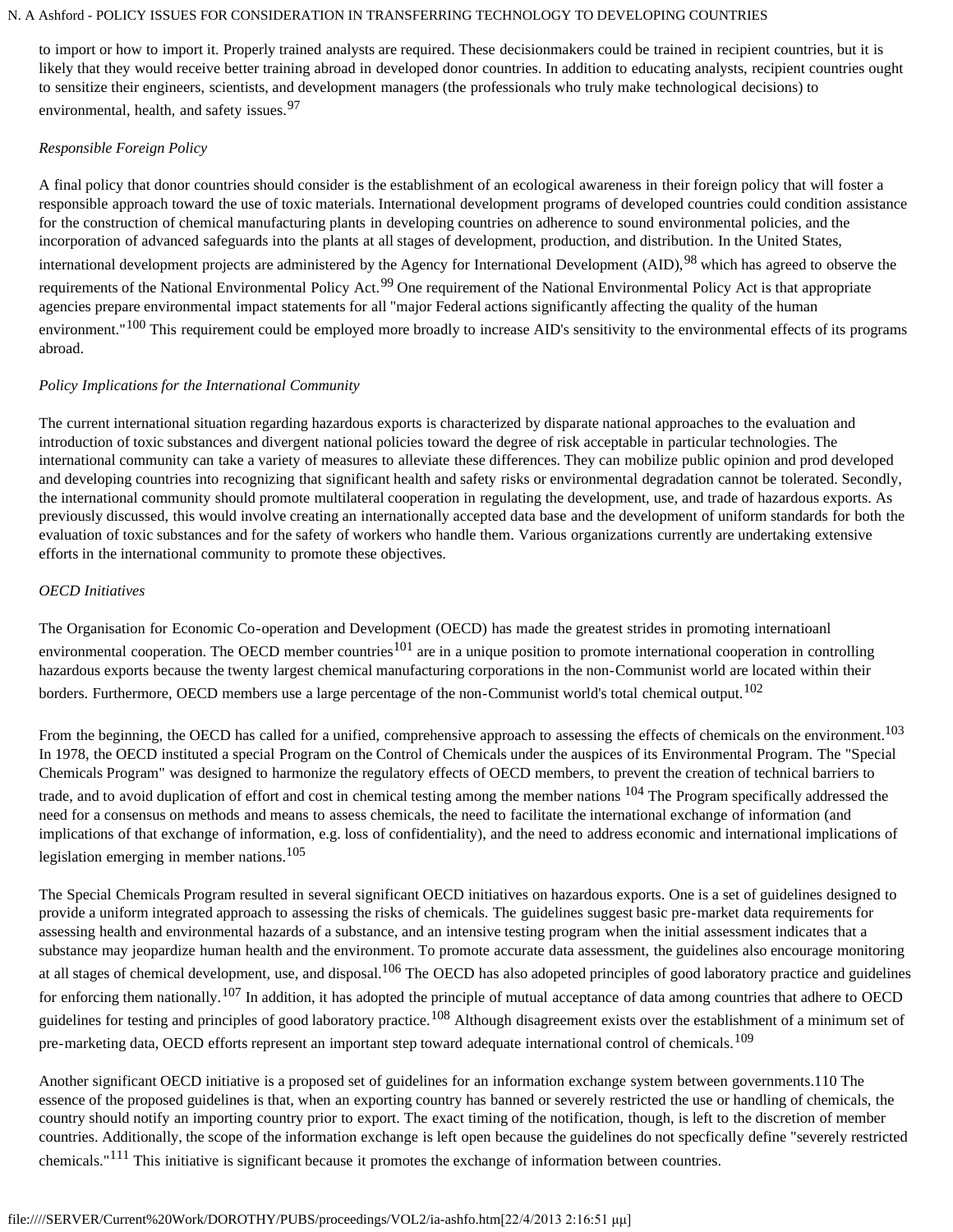Another noteworthy OECD initiative is a proposed code of conduct concerning the export of hazardous chemicals.<sup>112</sup> The OECD has proposed the code as a voluntary form of self-commitment designed to complement the inter-governmental information exchange system. The code proposes that exporting countries impose the same quality standards and requirements on toxic substances manufactured for export as those applied by a manufacturer for comparable domestic products. The code also proposes that parent companies apply the same quality standards and requirements to subsidiaries abroad as they apply to themselves at home.<sup>113</sup>

The OECD efforts have met with some significant success. For example, in cooperation with specialized agencies of the United Nations and the European Economic Community, the OECD successfully has restricted the production and use of polychlorinated biphenyls (PCBs), except for very specific purposes, in all twenty-four of its member nations. Originally passed as a resolution by the OECD Council, the restriction has since been adopted in national legislation in all OECD member nations.<sup>114</sup>

The OECD has taken advantage of its unique international position to foster responsible transfer of technology among nations.

## *United Nations Initiatives*

Numerous organizations within the United Nations have also attempted to promote multilateral cooperation in regulating hazardous exports. The International Labor and World Health Organizations, for instance, have sought to compile, assess, and distribute data on hazardous substances<sup>.115</sup> Additionally, over the past five years, the United Nations General Assembly has adopted several significant resolutions, designed to discourage the export of banned or severely restricted substances, and to encourage information exchange systems between member states.<sup>116</sup> On December 18, 1984, two weeks after the Bhopal incident, the U.N. General Assembly passed a resolution requesting that the Secretary-General prepare a consolidated list of products that are bannedm, severely restricted, or not approved for use in various countries. Although United Nations resolutions are only recommendations and are not binding as a matter of international law, such resolutions demonstrate a recognition that all nations have an obligation toward one another to act responsibly when trading in hazardous exports. The United States was the only country to vote against the resolution.<sup>117</sup>

In 1972, in response to a call to promote international environmental cooperation, the United Nations Conference on the Human Environment established the United Nations Environment Programme (UNEP).<sup>118</sup> UNEP is known best for developing a program, known as the Earthwatch system, which is designed to provide early identification of environmental hazards and to collect and assess environmental data concerning those hazards for use by any government that may need the data. Earthwatch is comprised of the Global Environmental Monitoring System (GEMS), the International Referral Service (IRS), and the International Register of Potentially Toxic Chemicals (IRPTC). The IRPTC promises to be particularly effective in encouraging uniformity in the assessment of toxic substances. The immediate objective of the IRPTC is to facilitate informed decisionmaking by becoming a registry of all existing scientific and regulatory data on the physical and chemical properties of substances, including toxicity.<sup>119</sup> If United Nations efforts to compile the register are successful, the IRPTC will represent a major advance in the creation of an internationally accepted data base and uniform standards for evaluating toxic substances. The success of the IRPTC depends in large part on the cooperation of other international organizations, manufacturers, and researchers. Even if it does not become an internationally accepted data base, the IRPTC still may play an important role in disseminating information and in helping to avoid unnecessary duplication of research and data storage for at least a limited range of toxic chemicals.

# *Other International Initiatives*

The efforts of the OECD and the United Nations represent only a sample of the efforts currently being undertaken by the international community. Most of the activity relating to the evaluation and control of toxic substances undertaken at the international level has developed within existing international institutions. Efforts at the international level, however, may take other forms as well. Two or more individual countries sometimes reach bilateral or multilateral agreements which lead to scientific meetings, combined research programs, or information exchange agreements. These types of arrangements, though, have generally been specific in scope and focused on short-term problems.<sup>120</sup>

#### **CONCLUSION**

Ensuring the safe, responsible transfer of technology is a global concern. A re-examination of both industrial and environmental policies is required by donor countries, recipient countries, and the international community. Emphasis must be placed on accomplishing long-term systemic change. Problems must be defined in terms of maximizing economic growth and development while minimizing the adverse effects of technology on health, safety, and the environment. Above all, the actors must realize that these goals are not mutually exclusive.

As discussed above, many of the major actors involved in technology transfer have attempted to ameliorate its adverse consequences. With the increased use of chemicals, many nations, both developed and developing, have placed restrictions on the production, sale, use, and disposal of toxic substances and have regulated consumer goods that may pose health and safety hazards. Various international organizations have also